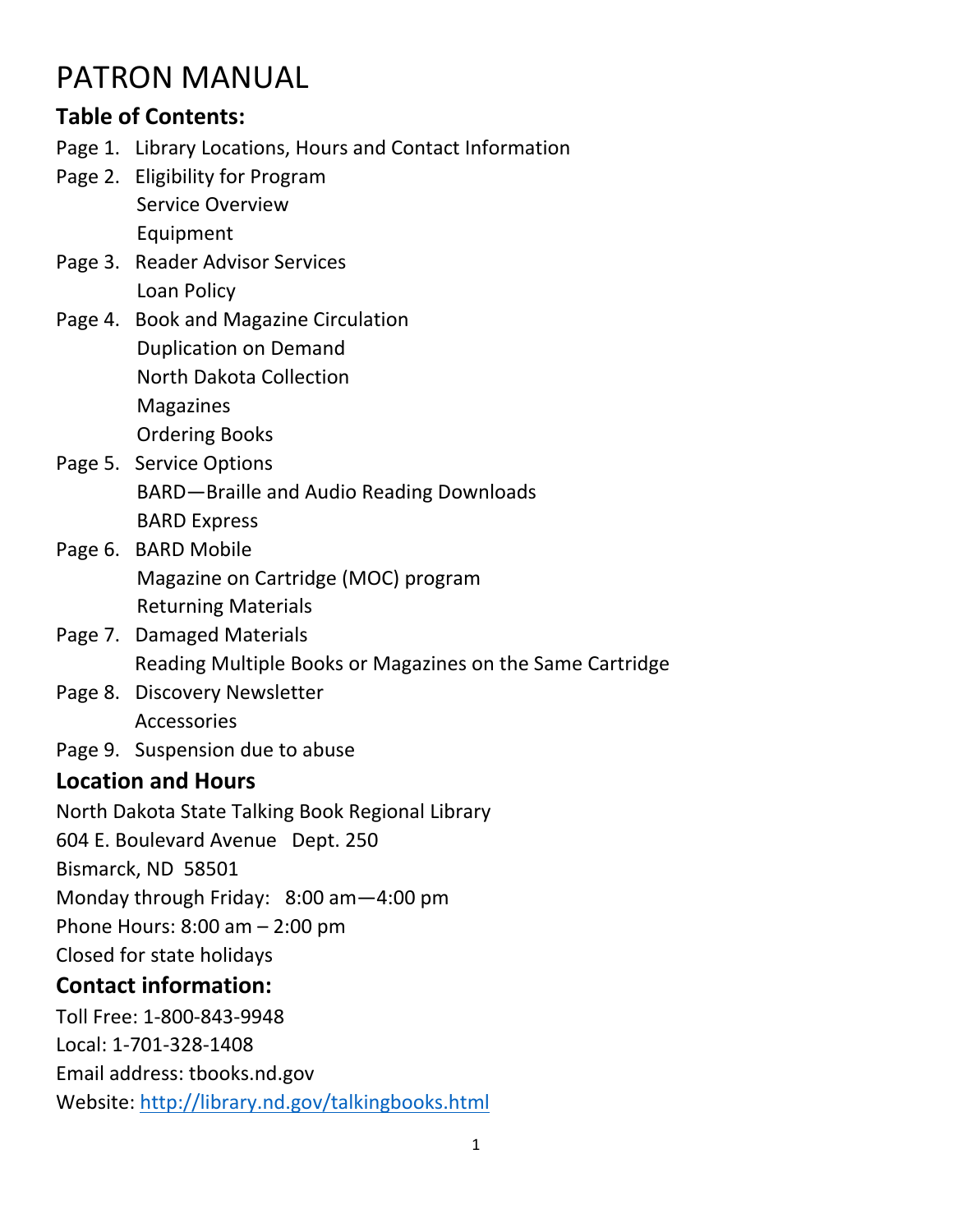## **Eligibility for Program:**

Individuals who cannot read regular print because of visual, physical or reading impairment may apply for service. The application form specifies who is eligible and who is qualified to certify eligibility.

## **North Dakota Talking Book Library Services include:**

- Reader Advisory service
- Audio Books on cartridge
- Discovery, the newsletter of the North Dakota Talking Book Library
- Talking Books, titles recorded about North Dakota or by North Dakota Authors
- Braille and Audio Reading Downloads (BARD)
- Large Print Books
- Magazine on Cartridge (MOC) Program

## **Equipment:**

- A specialized digital talking book machine will be loaned by to eligible registered patrons without charge.
- Patrons should keep the original box and enclosed Styrofoam packing for return of the player.
- Under no circumstances should the borrower attempt to repair the equipment or accessories.
- In the event that a machine ceases to function properly or needs repair, it should be returned to the lending agency, and a replacement machine will be provided.
- When returning a machine, we ask that the patron checks either the "cancel" or the "replacement" box on the mail card so we know the reason for returning.
- In case the original box is lost, the address to return the machine is on the bottom of the machine and can be mailed "Free Matter for the Blind and Physically Handicapped".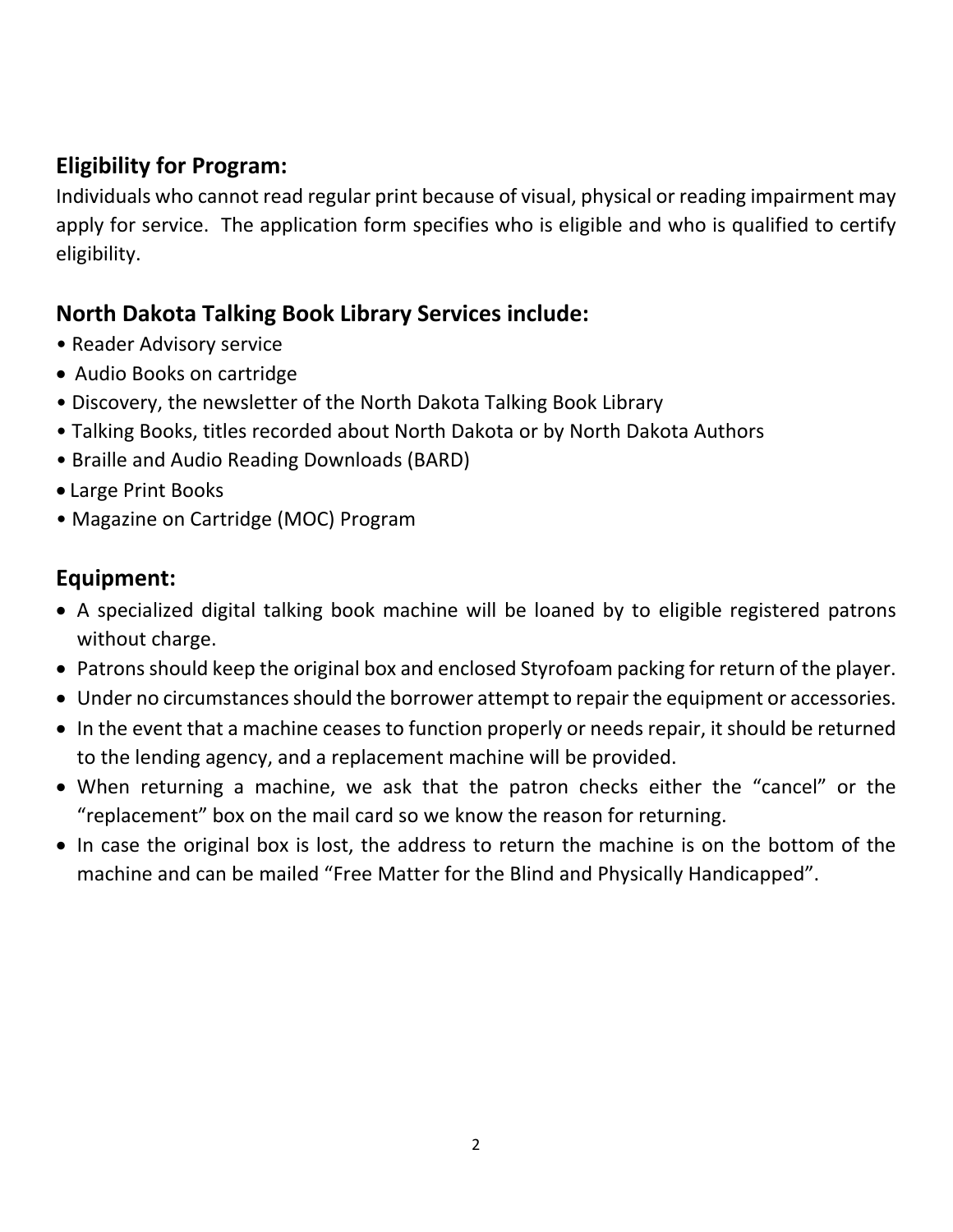## **Read Advisor Services:**

Contact a Reader Advisor if:

- You want to request books or magazines
- You want information about titles, subjects, or authors
- You want to read a particular book series in chronological order
- You have questions about downloading books from BARD
- You need to request a new password for BARD
- You stop receiving materials
- Your machine does not work properly
- Your machine is lost or stolen
- Your name, address, phone number, or e‐mail address changes or your temporary address changes.
- You wish to have your service put on hold or restarted.
- You have materials or equipment you are not using or wish to discontinue service.

## **Loan Policy of the North Dakota Talking Book Library:**

The following policies govern the circulation of books and equipment to eligible blind and/or physically handicapped readers of the North Dakota Talking Book Library.

- Eligible readers who borrow materials from the library accept responsibility for using materials with reasonable care, returning them to the lending agency according to established loan policies, and not losing or damaging them through negligence. Violation of this policy can result in suspension of some or all library services according to the NLS Network Library Policy Manual, section 9.10.
- Large print and recorded books will be loaned by this library to eligible registered readers without charge. The borrower should notify the library of changes of address, a desire to cancel the service, or temporary or permanent transfer of service to another geographic area. To remain active, a patron must borrow one book or subscribe to one magazine per year.
- The loan period for large print books is 8 weeks and renewals are available upon request. The borrower must have a ND State library patron card in order to check out large print books. The Reader Advisor can assist you when applying for the patron card. The State Library will charge for replacement for a large print book not returned.
- Equipment necessary to read the recorded materials may be borrowed on extended loan for as long as the borrower is using it to read materials provided by the library.
- Patrons in good‐standing may loan the maximum of 4 cartridges at a time.
- The loan period for cartridges is 90 days. Materials may be renewed once for a further 90 day period. No fines for overdue books will be levied; however, borrowers are urged to observe the loan period so books and magazines can be available for other readers.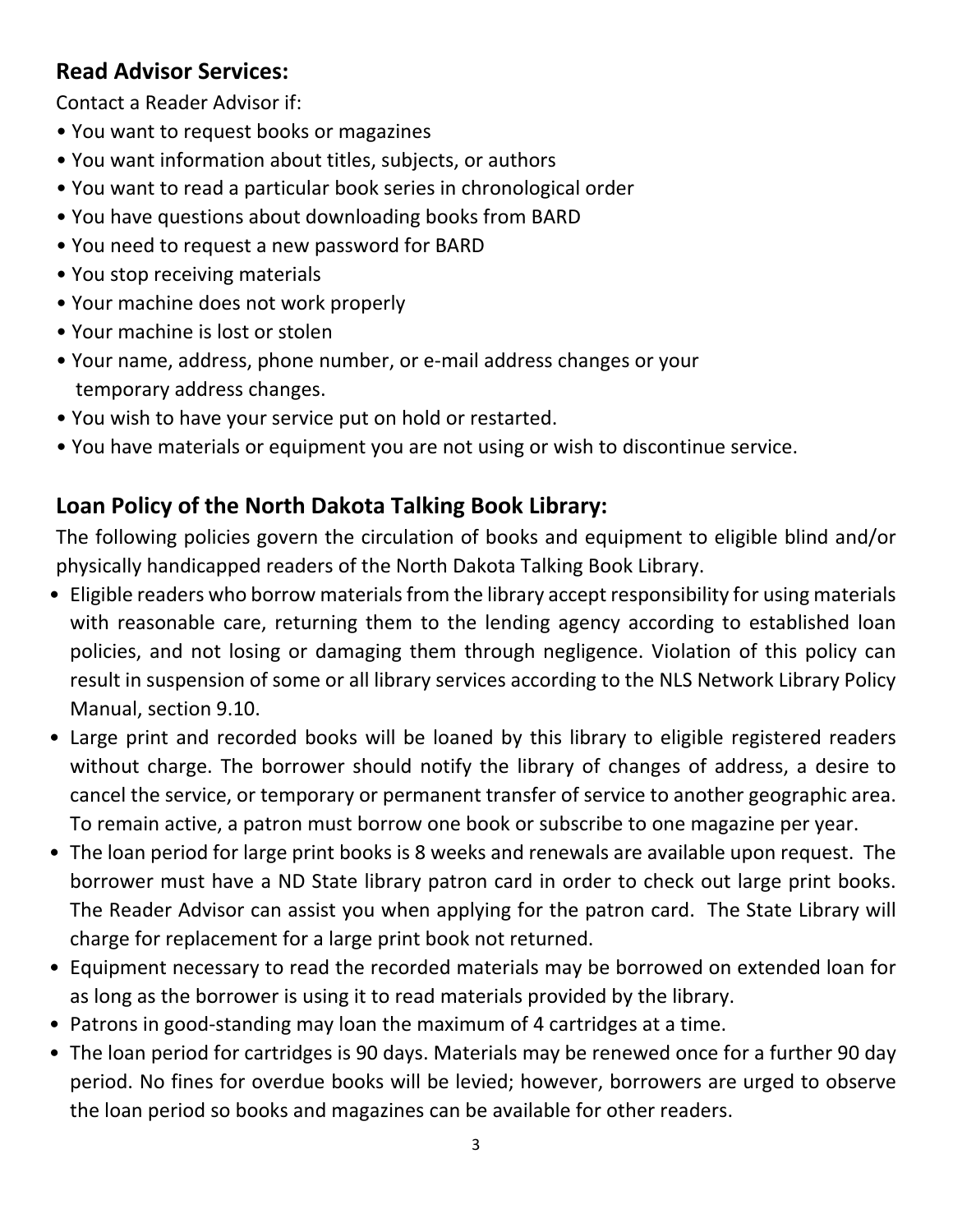- The borrower will ensure that books, magazines, and equipment being returned to the library by free matter are delivered into the hands of the United States Postal Service by being placed in a mailbox or delivered to the post office. Placing them on the doorstep of the borrower's home for the mail carrier to pick up does not constitute delivery into the hands of the postal service and, if problems arise by use of this method, the borrower is responsible for the lost or damaged books.
- Borrowers may not lend library books, magazines, or equipment to other persons.
- In case of repeated verbal abuse of library staff by a borrower, in‐person or telephone, service to that borrower may be suspended by the library.

## **Book Circulation:**

#### **Duplication on Demand**

This book delivery system makes it possible for patrons to receive multiple titles on a single cartridge or if a patron prefers one title on a cartridge they may request it. Each cartridge is specifically created for each patron.

## **North Dakota Collection:**

The Local Book program at the North Dakota Talking Book Library is a local recording program for books of interest to North Dakota residents. Books about North Dakota and by North Dakota authors are recorded that otherwise would not be available to patrons through the Talking Book program. Books recorded include biographies, history, westerns, classics, and romance. To sign up to receive books from this program, please contact a Reader Advisor.

#### **Magazines:**

The library offers magazines in audio and braille formats. There are 68 magazines available in audio format and 35 available in braille. We limit patrons to 3 magazine subscriptions. Magazines are also available for downloading from BARD.

#### **Ordering Books:**

• Auto‐select— The patron choses their favorite authors and subjects, the computer sends them books based on those reading interests.

• Request Only— the patron contacts the library with the specific books or authors they would like to receive.

• NLS Catalogs —Talking Book Topics and Braille Book Review are bimonthly publications of NLS that contain annotations of new book releases. Each catalog comes with an order form that patrons can fill out and send to their library. Books will then be sent to patrons from these request lists.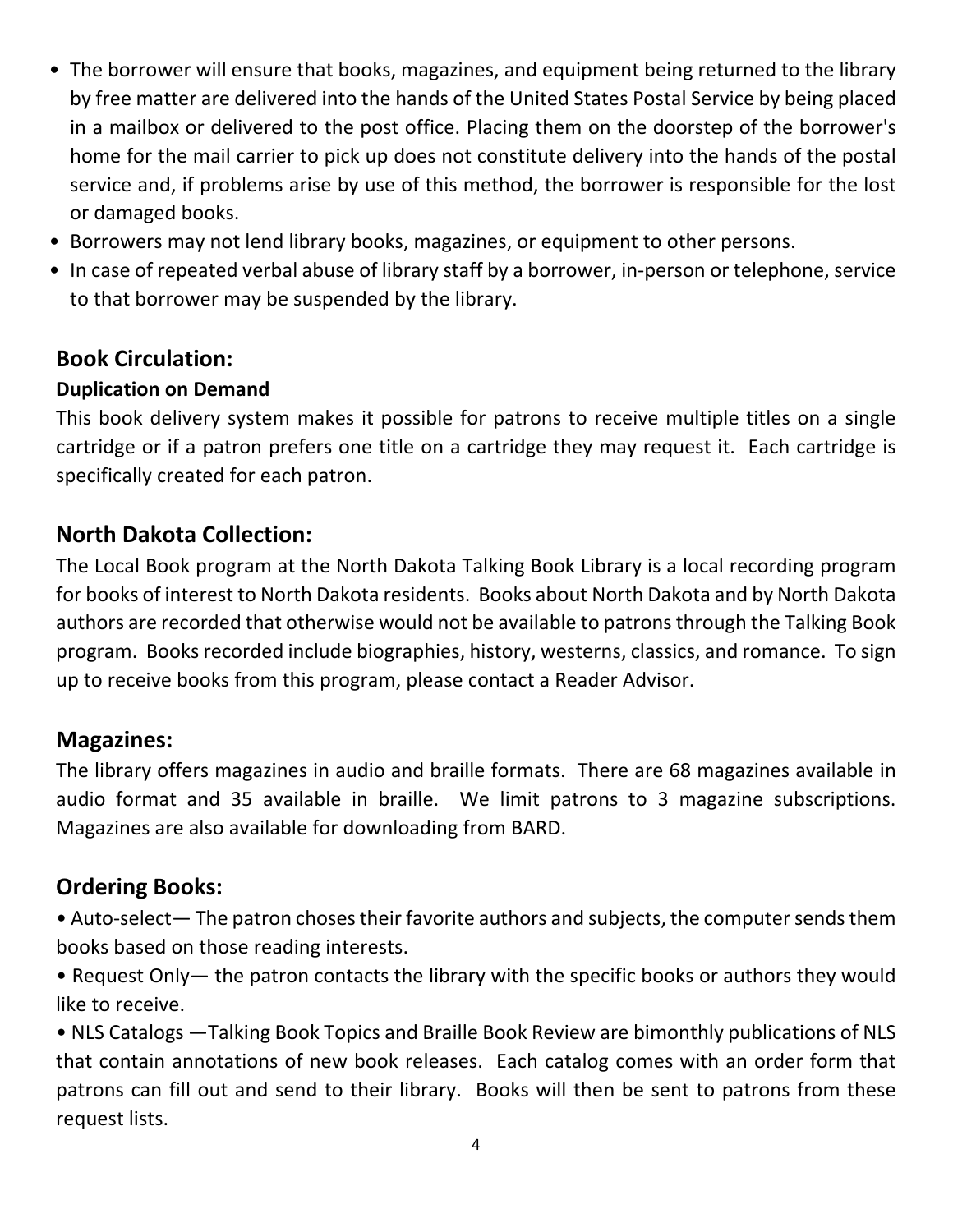## **Service Options:**

- Turn Around: When books are returned, replacement books are automatically sent out to the patron the next business day.
- On Demand: Books are sent only when you call the library and request them.

## **BARD—The Braille and Audio Reading Download service:**

As a Talking Book patron you have access to over 115,000 downloadable audio books, magazines, music scores, and Braille titles.

To download books from your , you will need access to a high‐speed internet connection, a valid email-address, and basic knowledge of downloading items from the internet, unzipping files, and transferring files to a flash drive. To register for BARD access, visit https://nlsbard.loc.gov/ND1A/ApplicationInstructions.html . Once there, select the link to the "BARD application for Individuals". Next fill in and submit the application and await approval. Once approved, you can begin downloading books. Books can be played on your NLS machine using a standard flash drive or a cartridge. The North Dakota Talking Book Library will supply the patron with a cartridge and cable.

#### **BARD Express:**

BARD Express, a Windows‐based application for those who download from BARD through a computer, is available from the National Library Service (NLS).

BARD Express simplifies the process of downloading and transferring audio materials to a cartridge or USB flash drive. The major advantage is that BARD Express unzips and transfers the files to a cartridge for you with the click of a button.

If you are a BARD user, to start using BARD Express, you must first download the software to your computer. It is available on the BARD main page under "Additional Links, BARD Express." Some FAQs, a User's Guide and some helpful screenshots are also available within this BARD Express link.

If you are not a current BARD user and want to start, you will first need to apply for BARD at https://nlsbard.loc.gov/ND1A/ApplicationInstructions.html.

After logging in with your existing password, you will not need to login again in the future. Several short NLS produced YouTube videos are available for further help with BARD Express at https://youtube.com/ and search for BARD Express.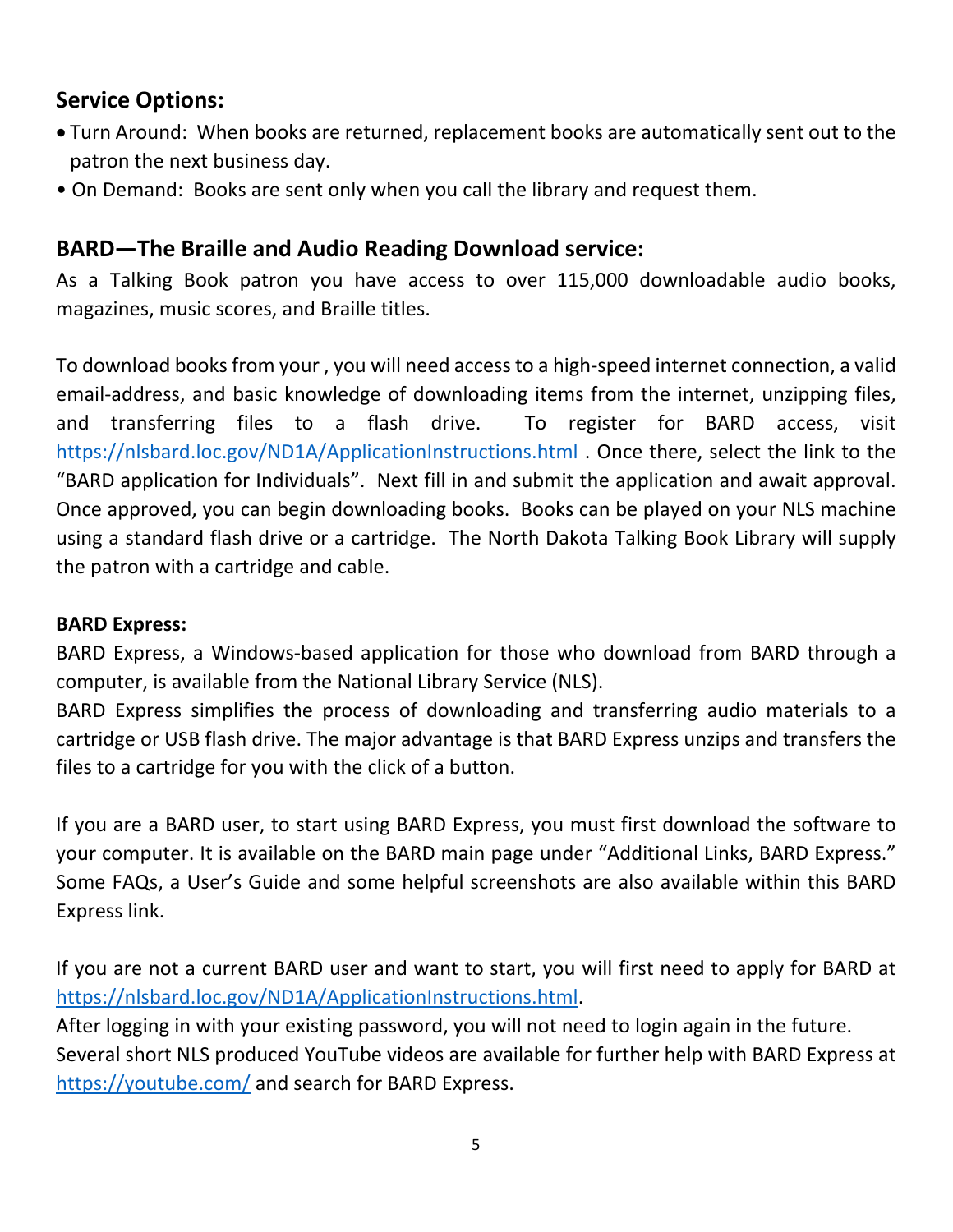BARD Express will manage BARD materials downloaded to a computer and categorize them by books, magazines, read items, and unread items for easy sorting. It also provides device management options from the main menu for customizing the process.

BARD Express is designed for use on personal Windows computers running XP, Vista, 7, 8, 8.1, and 10. BARD Express is not for use on mobile devices or Macintosh computers.

#### **BARD Mobile:**

BARD Mobile is an app for iOS devices available for free through the Apple iTunes store or for Android devices through the Google Play Store. With BARD Mobile, you can download and listen to BARD books directly from your iPhone, iPad, iPod, Android phone or tablet or Kindle Fire.

## **Magazine on Cartridge (MOC) Program:**

The Magazine on Cartridge Program is a magazine subscription program run through the National Library Service. All active patrons are eligible to receive magazines as a part of this program. There are currently around 68 audios magazines and 32 braille magazines offered as part of this program.

• You will receive one cartridge containing your magazine subscriptions, either weekly, monthly, or as new magazines are available.

• Magazines have a loan period of 3 weeks (for weekly magazines) to 7 weeks (for monthly magazines). If you are unsure of the circulation period of magazines, please feel free to contact us.

• It is important to read your magazines immediately and get them returned, as having repeated overdue magazines could jeopardize your standing in the MOC program.

- All magazines available through this program are also available to download from BARD.
- Magazines are sent to patrons on a light blue cartridge and are in a red mailing container, which has a distinctive embossed logo. The magazines are sent from APH in Missouri and should be returned there using the mailing card.

• Please be sure not to send library books back in the red containers as they will be sent to Missouri; it is highly unlikely that these books will ever make their way back to North Dakota and will therefore be permanently lost.

#### **Returning materials:**

Books and magazines from the Talking Book Library will arrive with a mailing card located within a label holder on the outside of the container.

- When you are finished with an item, remove the mailing card over so that the North Dakota Talking Book address label on the container is visible.
- Please make every possible effort to return the correct book in the correct mailing container.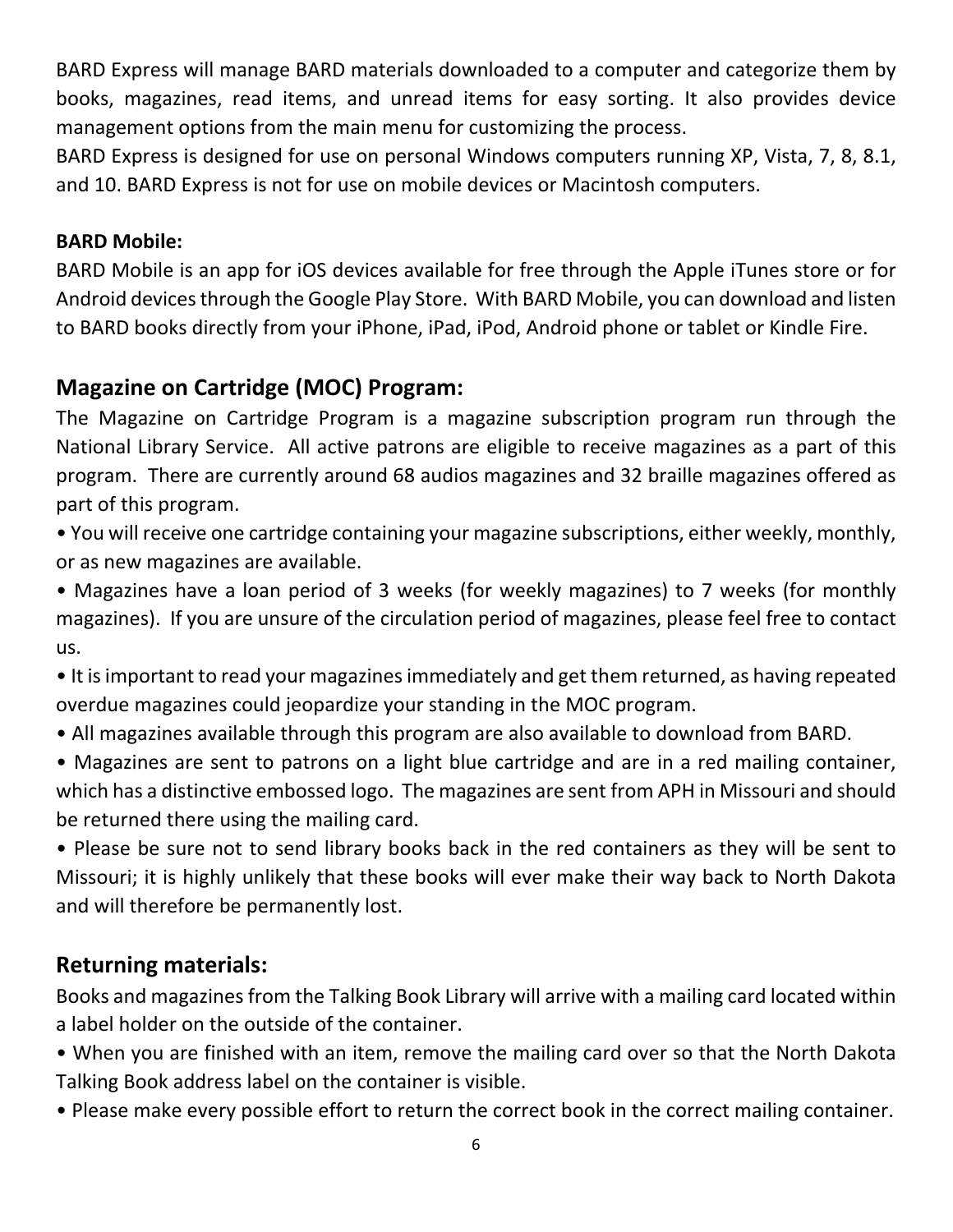• If you end up with a loose book or magazine (a cartridge with no container), call the library and a retrieval box will be sent out to the patron to return the cartridge.

## **Damaged Materials:**

If an item is damaged or defective when you receive it, or if it becomes damaged while you are using it, follow these steps:

• Notify the library of any defective material. Let us know if you would like to receive a replacement copy.

• If you receive a digital book that starts at the end of the book, the book may need to be rewound. Pressing the "play / stop" button twice should start the book from the beginning. You can also hold down the "rewind" button to rewind the book. If this doesn't work, you can contact the library for a replacement book.

## **Reading Multiple Books or Magazines on the Same Cartridge:**

#### **Easy Method:**

The player will announce "End of book, press Play/Stop to go to the next book." Tap the play button to go to the next book. The updated software is included on all cartridges that contain multiple books or magazines and installs itself automatically when a cartridge is inserted into the Talking Book Machine. No action is required on the part of the user.

#### **Bookshelf Mode:**

1. Insert the cartridge in the player and turn the power on by holding the red, circular Power button.

2. Press and hold the green, rectangular Play button for about 3 seconds until the player beeps and says "Bookshelf" and announces the number of books on the cartridge.

3. Tap the Rewind or Fast Forward button, located on each side of the green, rectangular Play button, to select the next book. The book title will be announced. To advance to the next title, just press the Fast Forward button again, or tap the rewind again to go to the previous book.

4. Once you get to the title you want to read, press the green, rectangular Play button. The player will exit Bookshelf Mode and start playing the selected title.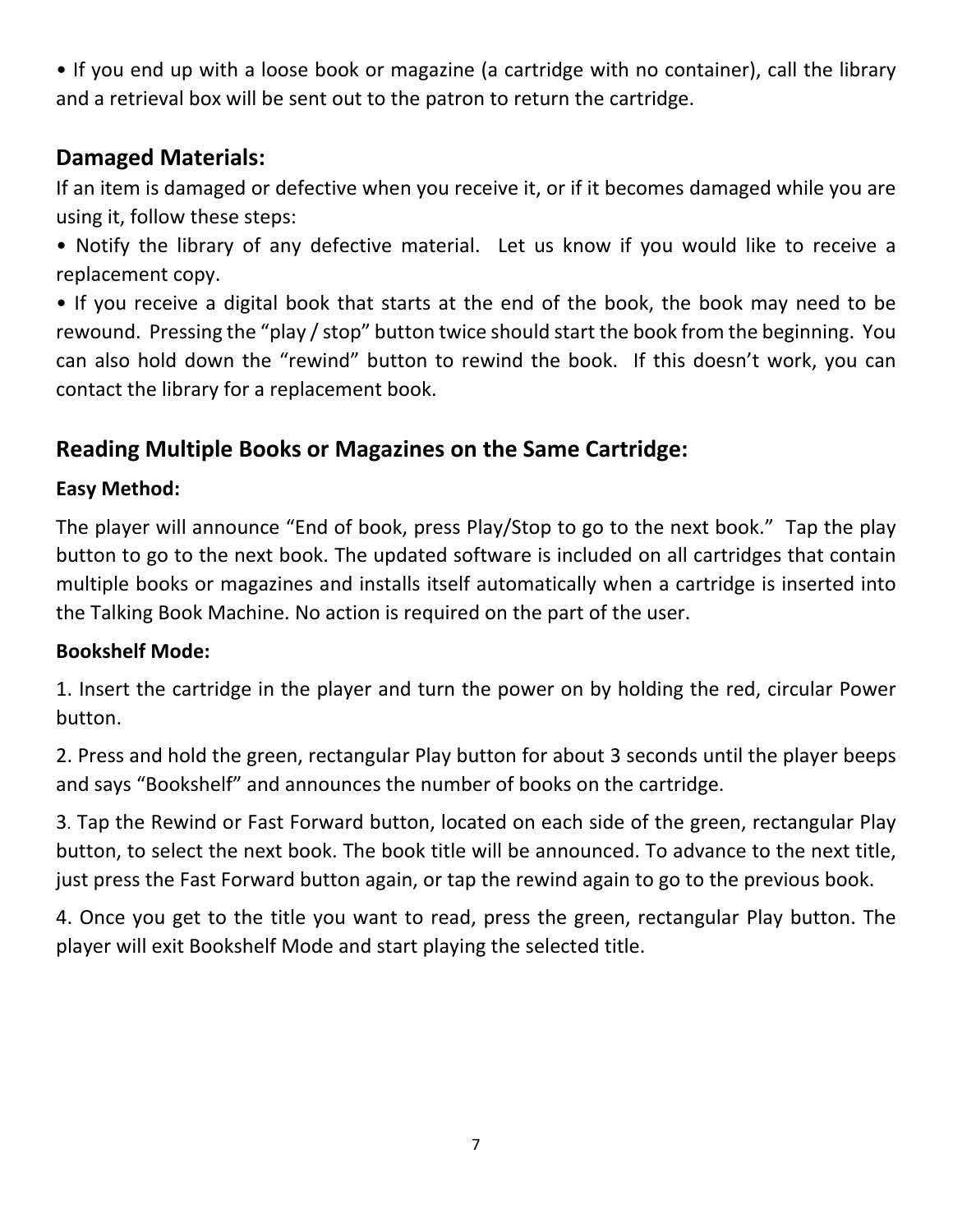#### **Discovery Newsletter:**

The Discovery is the newsletter of the North Dakota Talking Book Library. It provides updates to patrons about new services available, changes in services, and upcoming events of interest. It is available to patrons in large print, on a digital cartridge, on our website, or by e‐mail.

#### **Accessories:**

#### **Headphones**

A stereo headphone set is available to all patrons upon request anytime during service. Supplies are available from multistate centers.

#### **USB Breath Switch**

The USB breath switch is issued with a shirt clip, removable mouth tube and inline moisture filer that permits patrons to use Sip‐and‐Puff actions to control the Digital Talking Book Machine (DTBM). Using their breath, patrons may operate all buttons and functions with the exception of the Power on/off feature. This unit is for patrons who are unable to use the buttons on the DTBM. The accessory is compatible with both the standard DS‐1 and advanced DA‐1 models. A separate application is required. Each accessory is equipped with DTBM audio cartridge instructions. Supplies are available from the NLS Equipment Control Officer.

#### **DTBM Remote Control**

The remote control comes with an IR receiver attachment to plug into the DTBM USB port of the player, which allows the remote to control the DTBMs functions. The remote has 15 buttons, identical in shape and function to the DTBM advance model. The remote controls functions such as stop/play, volume, fast forward, rewind, speed, menu, information, sleep timer, previous/next, bookmark and tone. The DTBM player must be powered on from the player to operate the remote control functions. The DTBM remote control works with both the DA‐1 & DS-1 player. Model DS-1 must receive a software update to recognize the advanced player functions (i.e. menu, previous/next, Information, and bookmark). Audio instructions are available for download at DTBM Accessories: Remote Control. Supplies are available from the multistate centers.

#### **Right Angle Adapter**

USB flash‐drive AT‐port adapter allows you to connect your USB flash drive to the USB adapter at a 90 degree right angle. Supplies are available from multistate centers.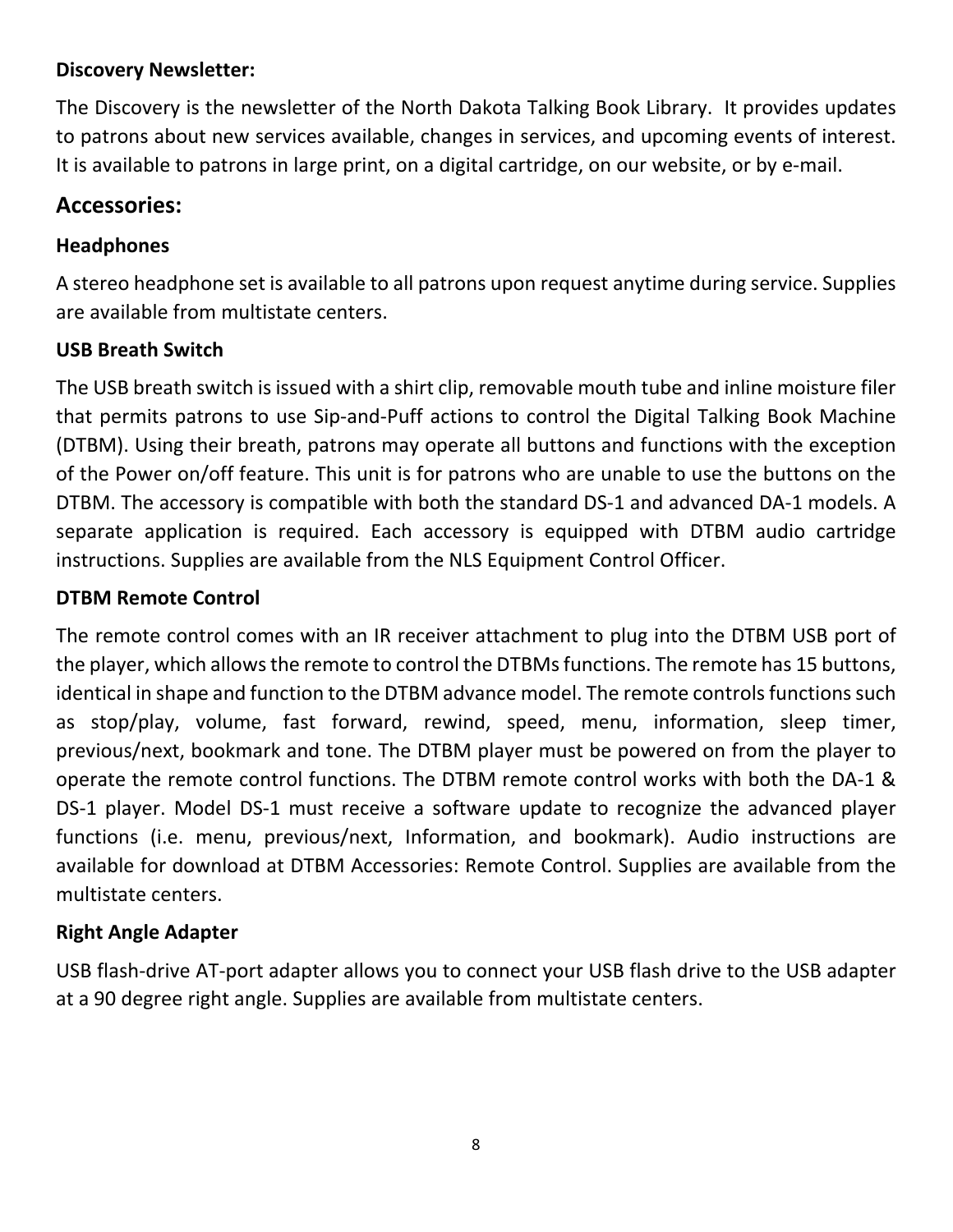## **Digital talking‐book (DTB) cartridge cable**

The cable is three feet long with a standard USB type A plug on one end and a USB type A socket and plastic molding−conforming to the "D" shape of the cartridge−on the other. This molding assists in the alignment of the cartridge with the USB socket upon insertion to facilitate the use of DTB cartridges with a personal computer (PC). The accessory connects a digital talking‐book cartridge to a universal serial bus (USB) port on a personal computer (PC). Supplies are available from multistate centers.

### **Suspension Policy:**

In cases of repeated verbal abuse, including sexually inappropriate messages or religious, political or racial harassment of library staff or physical abuse of books or equipment by a borrower; service to that borrower may be suspended by the North Dakota Talking Book Library per NLS Network Library Manual 9.10. Examples of abuse include, but are not limited to:

- Verbal attacks or behavior toward network library staff that is offensive and/or threatening
- Excessive numbers of overdue books, magazines, or other library media
- Repeated loss or damage of books, magazines, or other library media
- Repeated damage of equipment, books, and magazines or due to insect infestation and detritus.

• Repeated requests for replacement of equipment and accessories that have been damaged by negligence, maliciousness, or unauthorized repair.

#### **Procedures of Suspension:**

In the event that any of these policies are violated, the borrower's service may be suspended for a period of time after being given a written warning and an opportunity to reply. If after reinstatement of service, abuse continues, service may be suspended again.

In the event of suspension, the following steps will be taken:

1. The library will first discuss the problem noted with the patron by telephone or in person, then will send a warning letter that summarizes the discussion and the problem and provides an opportunity for the patron to reply. Until a reply is received from the patron, service is suspended.

2. If abuse recurs, a second written communication will be sent to the patron citing the earlier warning letter, listing examples of subsequent abuse, giving the patron an opportunity to reply by a certain date, and then suspending the service for a stated period (up to 6 months). A specific date for resumption of service will be included in this letter.